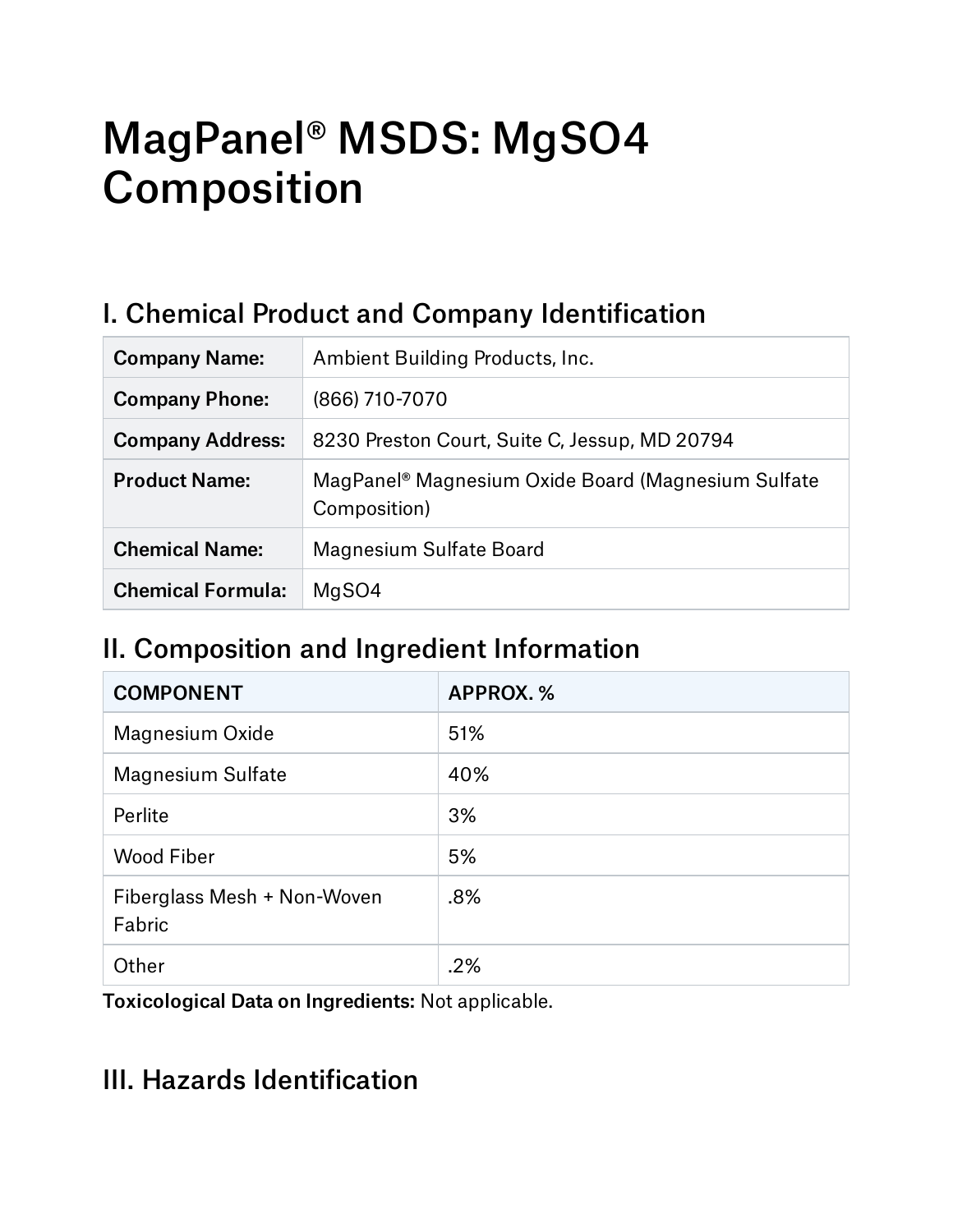Potential Acute Health Effects: Slightly hazardous in case of skin contact (irritant), eye contact (irritant), ingestion, and inhalation.

Potential Chronic Health Effects: *Carcinogenic Effects:* Not available. *Mutagenic Effects:* Not available. *Teratogenic Effects:* Not available. *Developmental Toxicity:* Not available.

Related or prolonged exposure is not know to aggravate medical conditions.

## IV. First Aid Measures

Skin Contact: Wash with soap and water. Cover the irritated skin with an emollient. Get medical attention if irritation occurs.

Eye Contact: Check for and remove any contact lenses. In case of contact, immediately flush eyes with plenty of warm water for at least 15 minutes. Get medical attention if irritation occurs.

Inhalation: If inhaled, move to fresh air. If not breathing, give artificial respiration. If breathing is difficult, give oxygen. Seek medical attention if necessary.

Ingestion: Do not induce vomiting unless directed to do so by medical personnel. Never give anything by mouth to an unconscious person. If large quantities of this material are swallowed, call emergency medical personnel immediately. Loosen tight clothing such as collars, ties, belts, or waistbands.

## V. Fire and Explosion Data

Flammability of Product: Non-flammable. Auto-Ignition Temperature: Not applicable. Flash Points: Not applicable. Flammable Limits: Not applicable. Products of Combustion: Not available.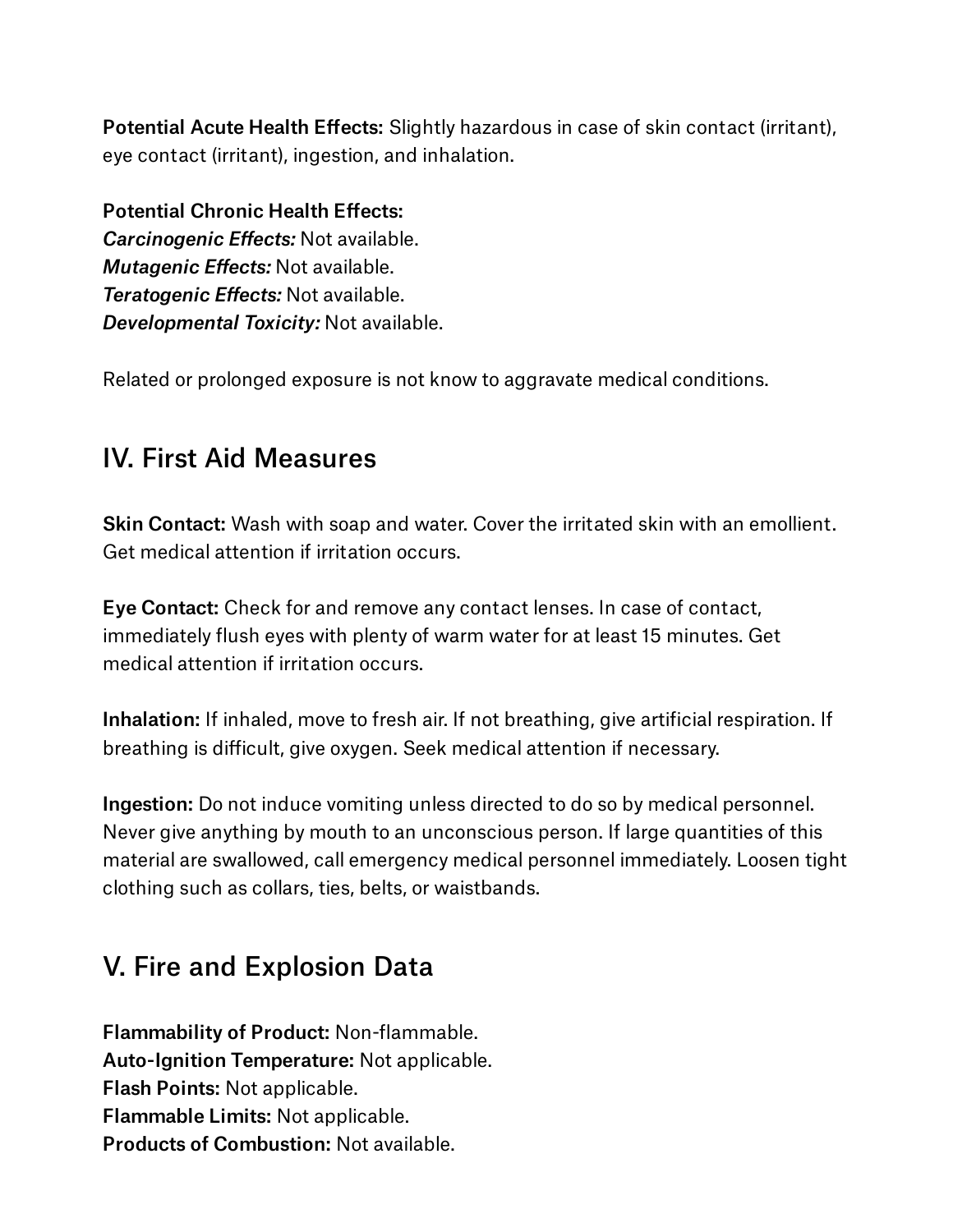Fire Hazards in Presence of Various Substances: Not applicable. Explosion Hazards in Presence of Various Substances: Risk of explosion of the product in presence of mechanical impact or static discharge are not available. Fire Fighting Media and Instructions: Not applicable.

# VI. Handling and Storage

Precautions: Do not breathe dust. Keep away from incompatibles such as oxidizing agents and acids.

Storage: Moisture-sensitive. Air-sensitive. Keep container tightly closed. Keep container in cool, well-ventilated area.

## VII. Physical and Chemical Properties

Physical State: Solid Color: White Odor: Odorless Taste: Not available. Vapor Pressure: Not applicable. Vapor Density: Not available. Volatility: Not available.

# VIII. Stability and Reactivity Data

Stability: The product is stable. Instability Temperature: Not available. Conditions of Instability: Incompatible materials, moisture, air. Incompatibility with Various Substances: Reactive with oxidizing agents and acids. Corrosivity: Non-corrosive in presence of glass.

## IX. Transport Information

Identification: Not applicable.